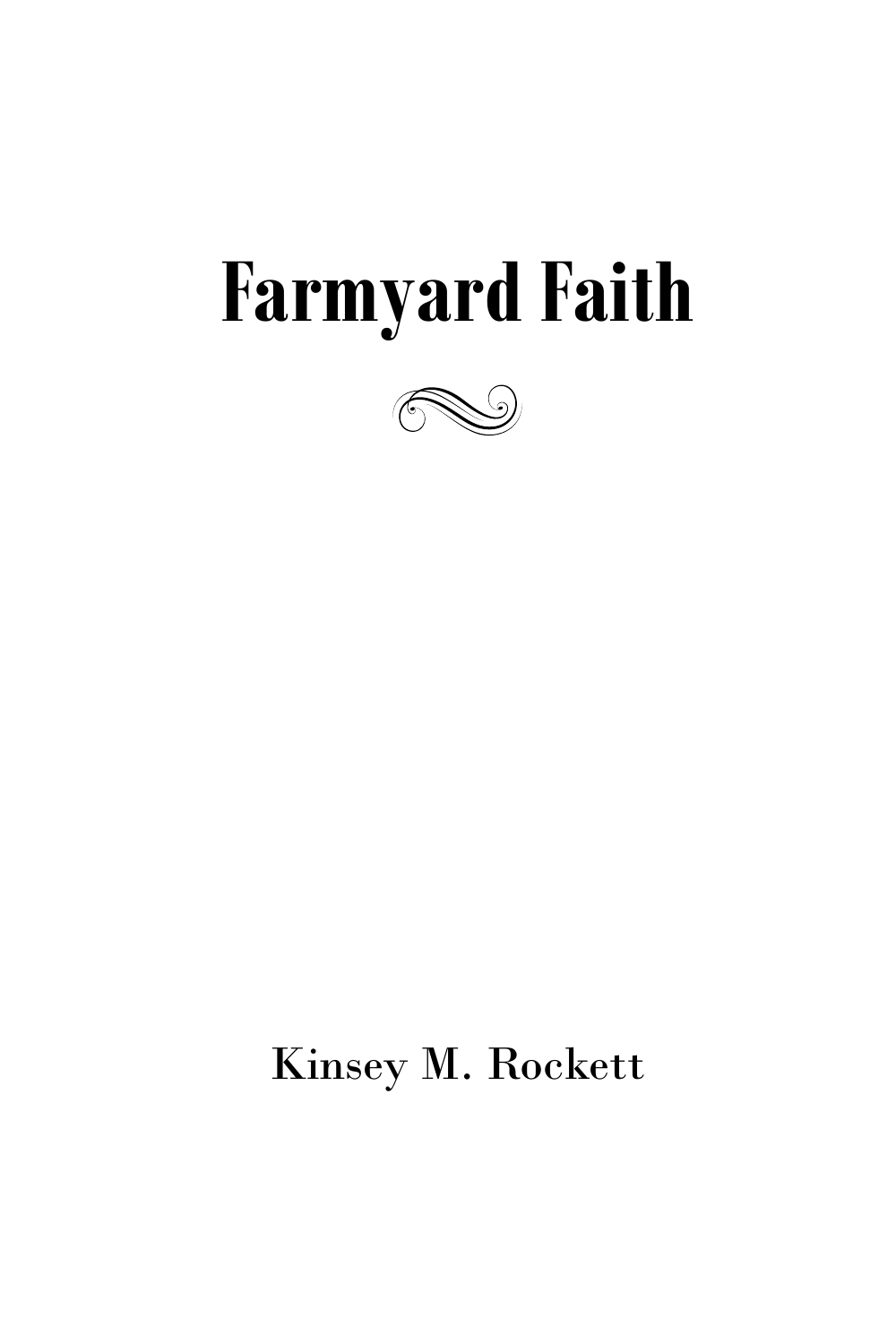ISBN 978-1-63961-003-7 (paperback) ISBN 978-1-63961-004-4 (digital)

Copyright © 2021 by Kinsey M. Rockett

All rights reserved. No part of this publication may be reproduced, distributed, or transmitted in any form or by any means, including photocopying, recording, or other electronic or mechanical methods without the prior written permission of the publisher. For permission requests, solicit the publisher via the address below.

Christian Faith Publishing, Inc. 832 Park Avenue Meadville, PA 16335 www.christianfaithpublishing.com

Scripture is taken from the New King James Version. © 1982 by Thomas Nelson. Used by permission. All rights reserved.

Cover artwork by Sandra Mehus.

Printed in the United States of America



Whatsoever things are true, whatsoever things are honest, whatsoever things are just, whatsoever things are pure, whatsoever things are lovely, whatsoever things are of good report; if there be any virtue, and if there be any praise, think on these things. —Philippians 4:8

Captivating stories that emphasize biblical truths and help build godly character.

For more titles and resources, visit www.whatsoeverstories.com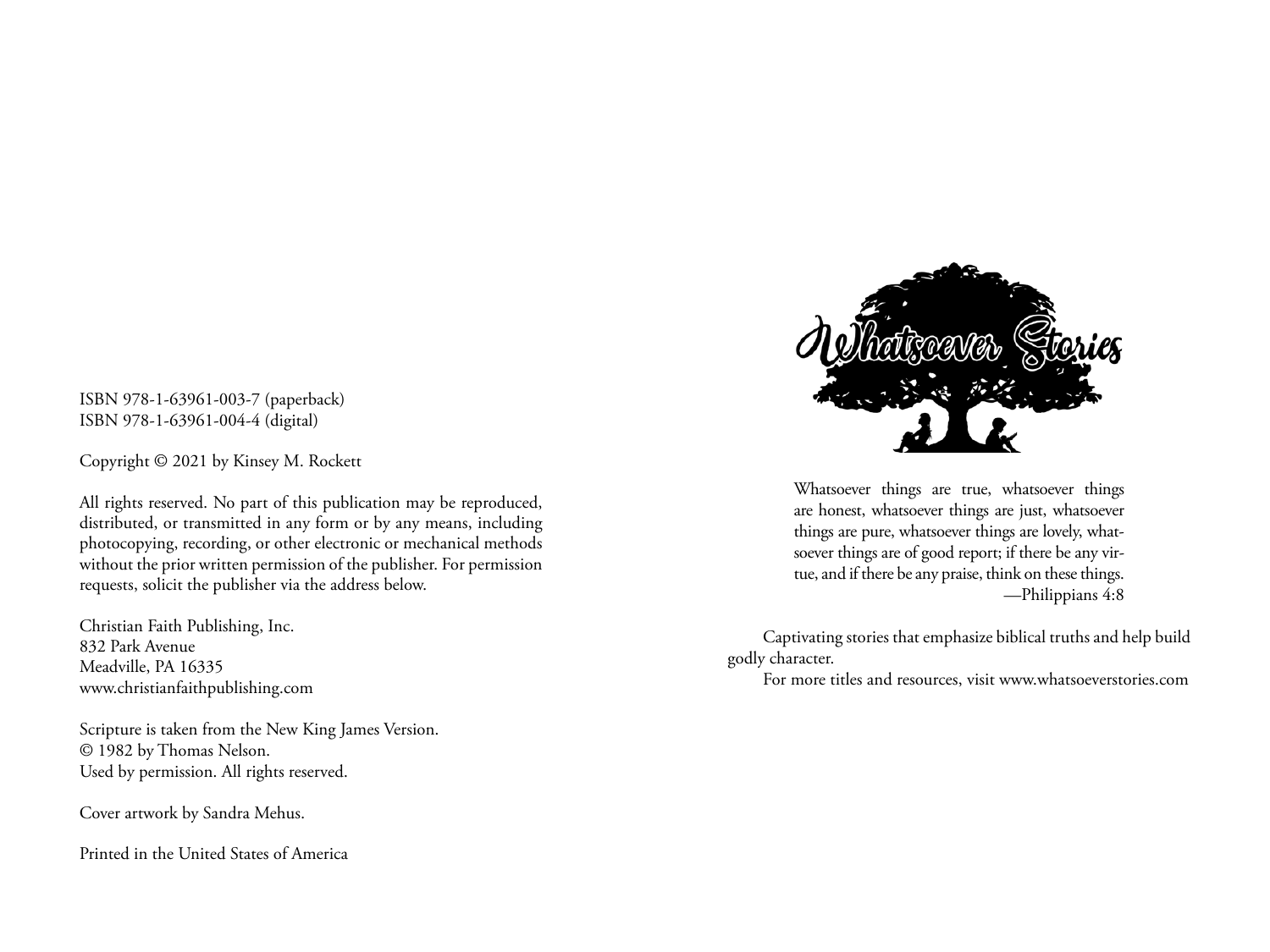*For the Lord Jesus Christ, who is my Creator, my Redeemer, and my King, that the circumstances, challenges, and lessons of life would draw us ever closer to Him.*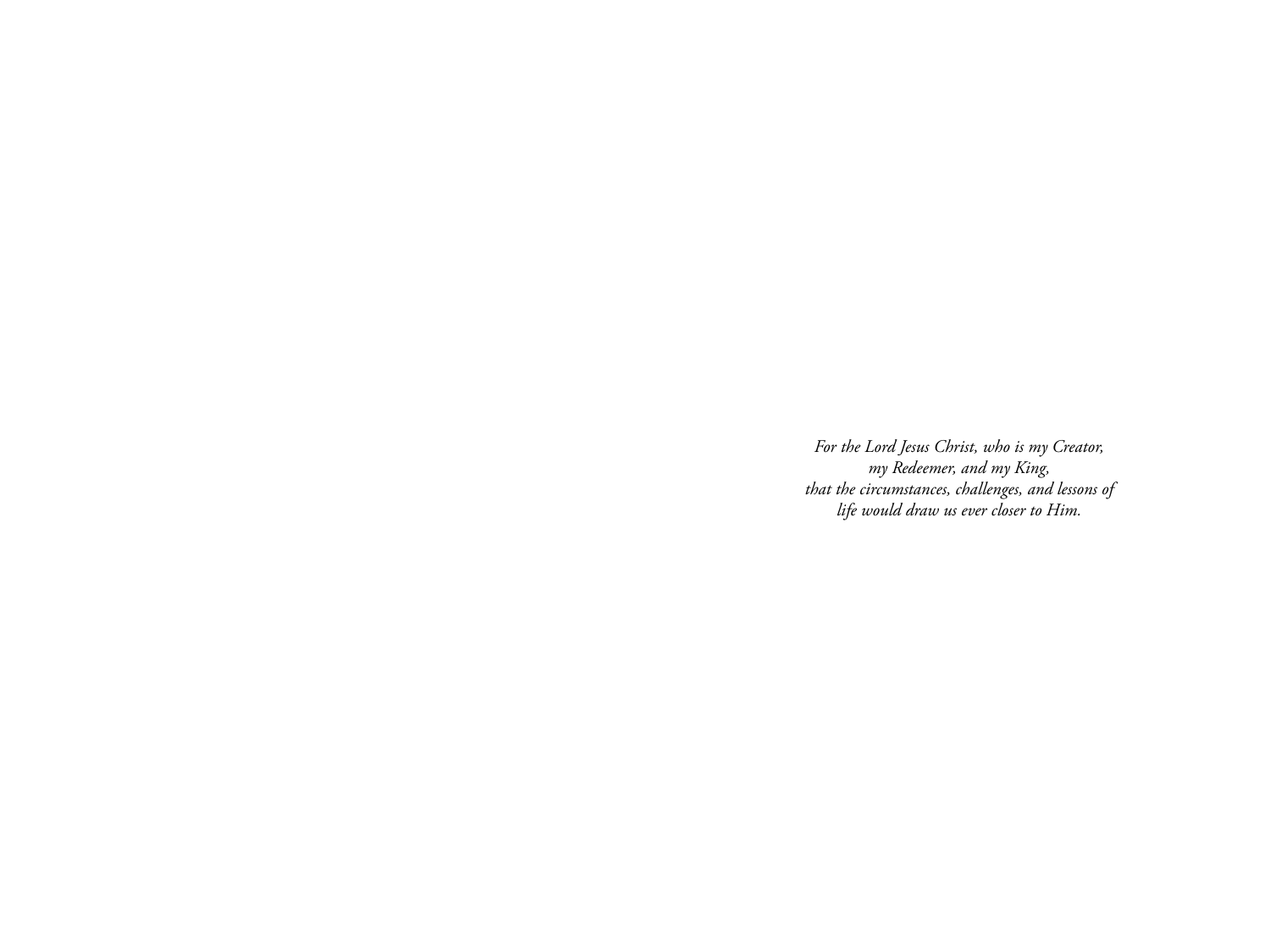# **Contents**

| Chapter 1: |                                            |  |
|------------|--------------------------------------------|--|
| Chapter 2: |                                            |  |
| Chapter 3: |                                            |  |
| Chapter 4: |                                            |  |
| Chapter 5: |                                            |  |
| Chapter 6: |                                            |  |
| Chapter 7: |                                            |  |
| Chapter 8: |                                            |  |
| Chapter 9: |                                            |  |
|            |                                            |  |
|            |                                            |  |
|            |                                            |  |
|            |                                            |  |
|            |                                            |  |
|            |                                            |  |
|            |                                            |  |
|            |                                            |  |
|            |                                            |  |
|            | Chapter 19: Farmyard Fun: She Wouldn't!133 |  |
|            |                                            |  |
|            |                                            |  |
|            |                                            |  |
|            |                                            |  |
|            |                                            |  |
|            |                                            |  |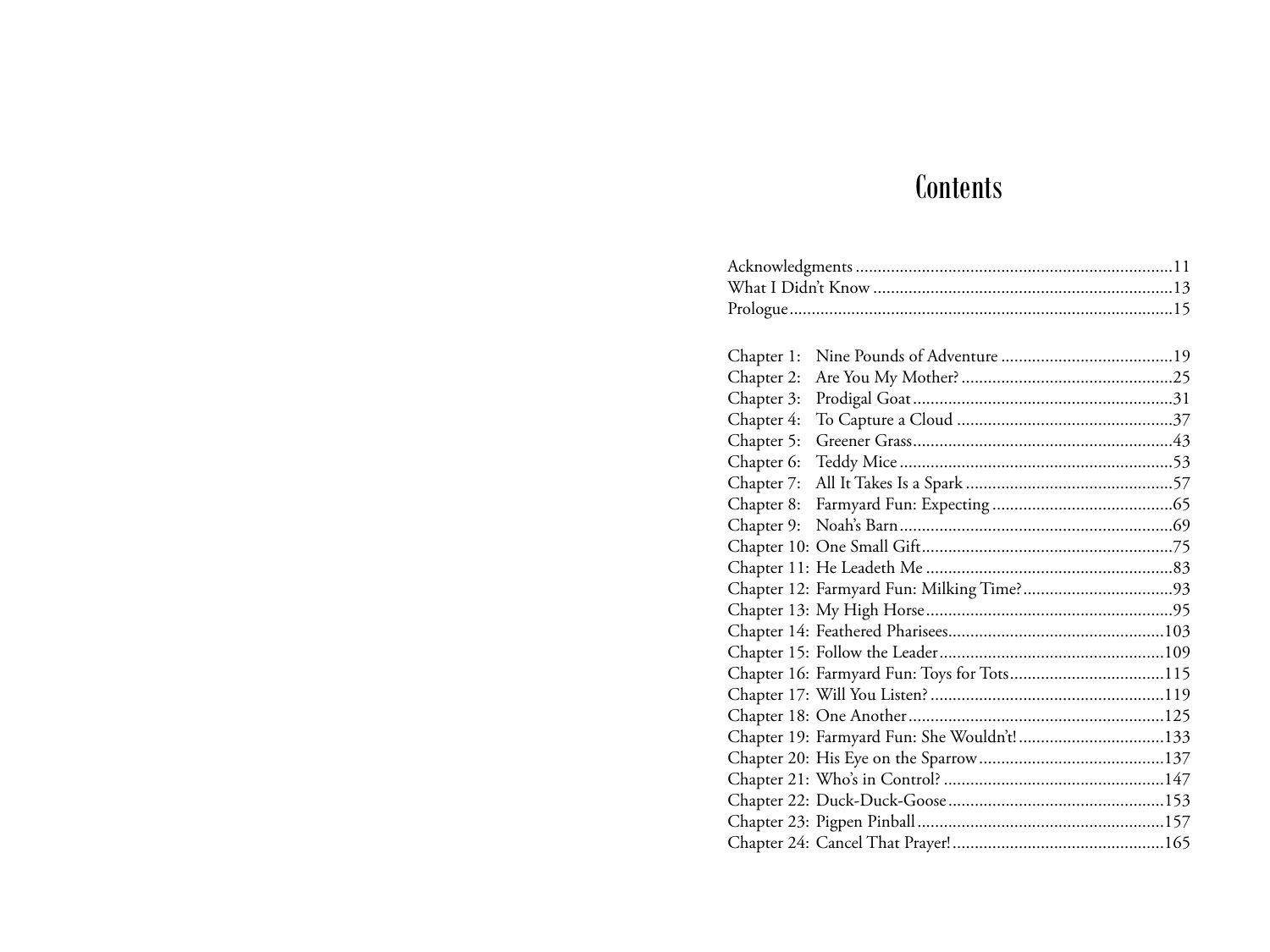| Chapter 26: Farmyard Fun: 101 Things Most Farming |  |
|---------------------------------------------------|--|
|                                                   |  |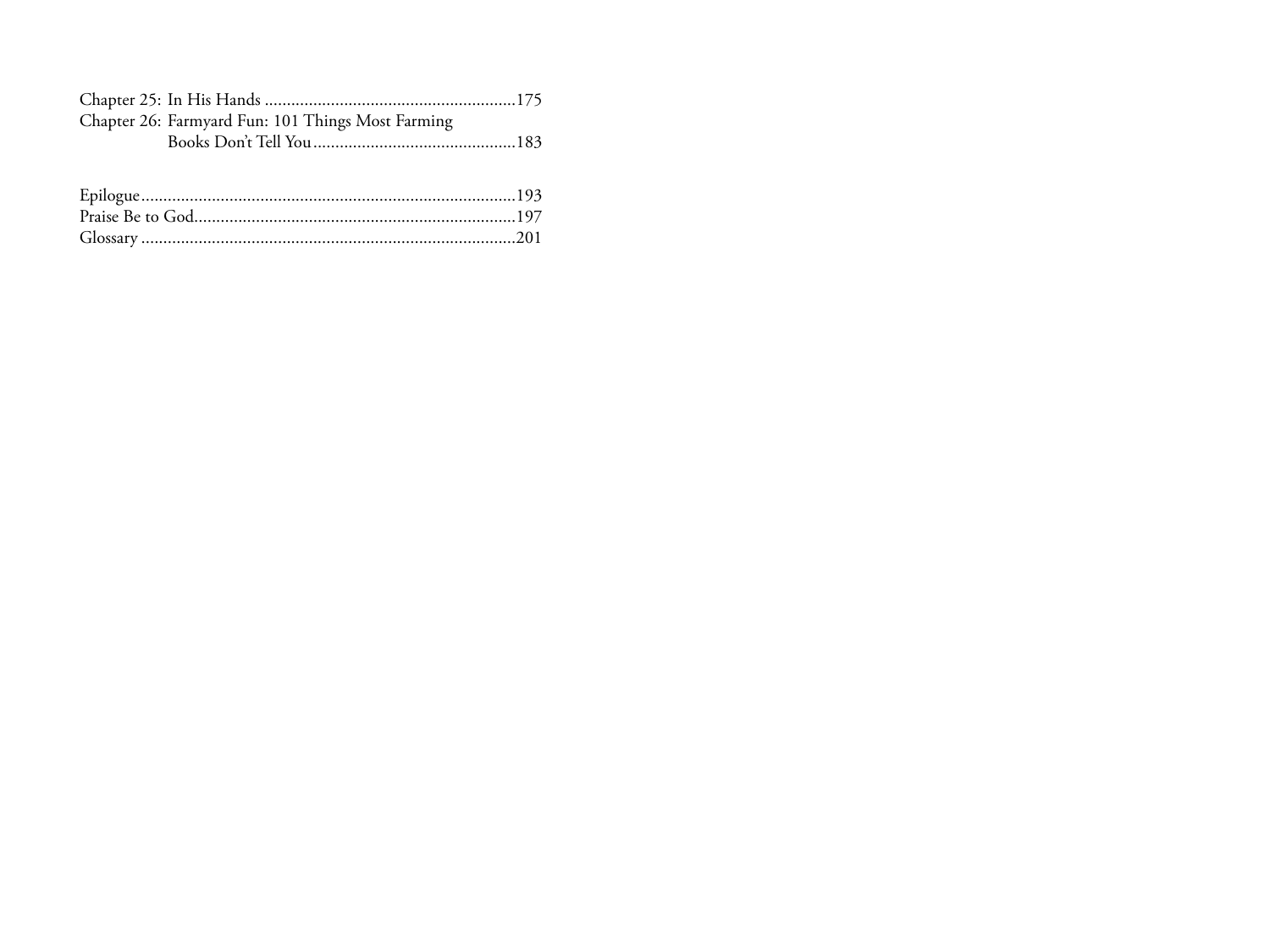## **Acknowledgments**



First and foremost, I want to thank my Lord and Savior, Jesus Christ. He led us to move to the country, provided our new home, and made a way for us to get started in our farming adventure. He led us through each step of the process, taught us countless invaluable lessons, and worked more than one miracle along the way. He prompted us to pray, and He answered prayers. He showed us what to do, and He gave us the strength to do it. He provided for us, and He protected us. And every one of our animals, every "character" in these stories, was His own unique and beautiful creation.

Thank you to my aunt Ann, who for many years has suggested that I write down "farm stories" from our experiences. Here they are.

Thank you to each of those who test-read the manuscript and offered their suggestions and encouragement.

Thank you to each of our neighbors, those in our neighborhood and those beyond, who have jumped in to lend us their assistance in numerous situations.

And thank you to Dad, Mom, and Chris, my family. Without you, this life just wouldn't be complete.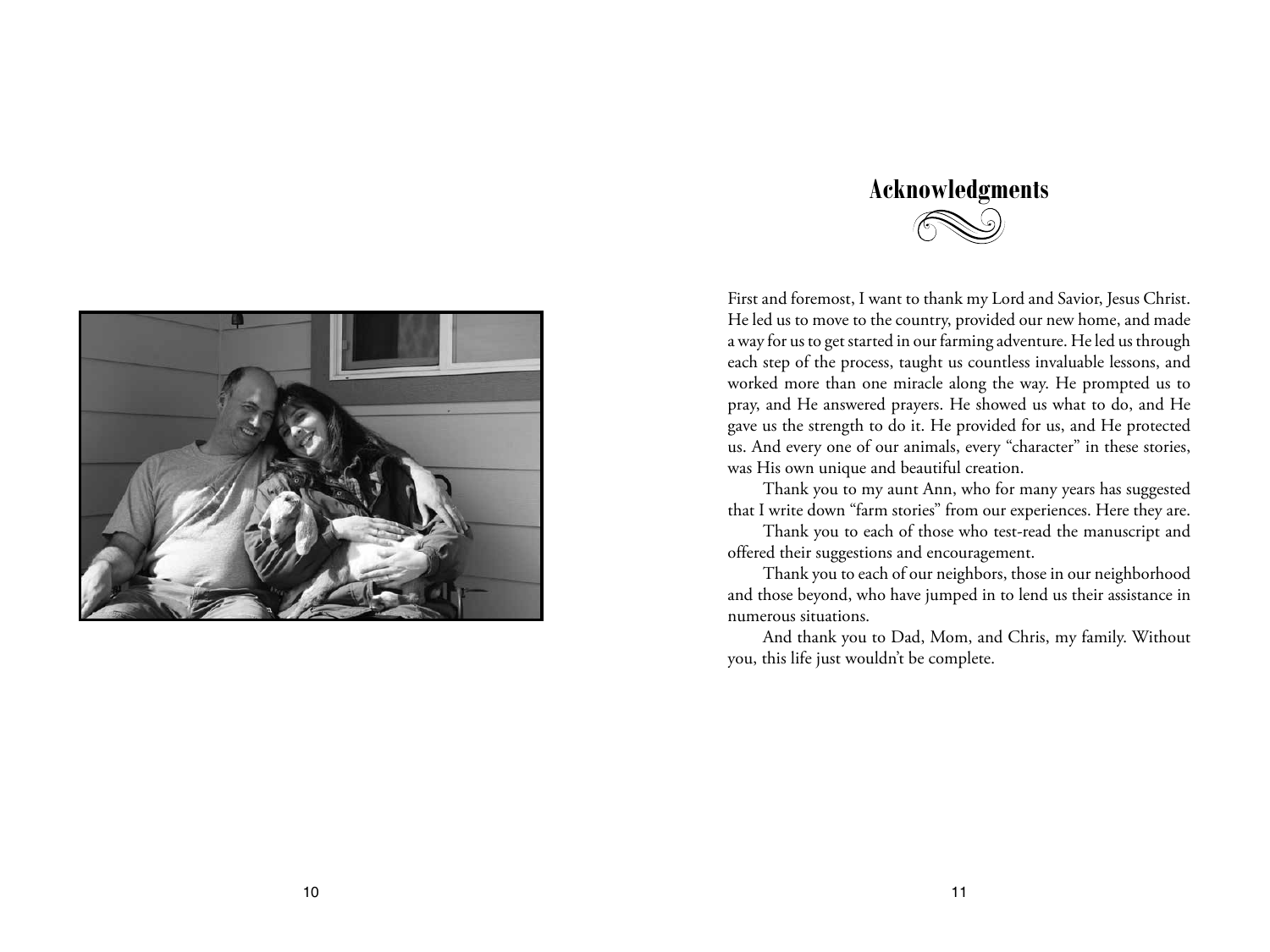

## **What I Didn't Know**



When we came to the farm, I learned a lot, And it was the funniest thing. You see, for a while I had no idea That happy chickens could sing. I didn't know bee swarms were huge, buzzing clusters That hung from a branch on a tree. I didn't know goats could wiggle their ears And call for their grain so noisily. I didn't know pigs would enjoy blowing bubbles When their water was served in a pan, That they'd sit on their haunches and woof like a dog And have races around their pen. I didn't know rabbits could grunt and squeal. I didn't know goslings could cheep. I didn't know ducks would keep playing outside When they really should be asleep. I didn't know goats would get into such mischief, And nibble whatever they can, That they'd chew into pieces, if given the chance, The electrical cord to the fan. I didn't know chickens would catch and eat mice. I didn't know geese couldn't sink, Or that tiny chicks could make such a great racket You couldn't hear yourself think. I didn't know geese would honk and honk And honk and honk some more. I didn't know sleepy chickens could yawn, And I didn't know chickens could snore! 1

<sup>&</sup>lt;sup>1</sup> Originally written at age thirteen.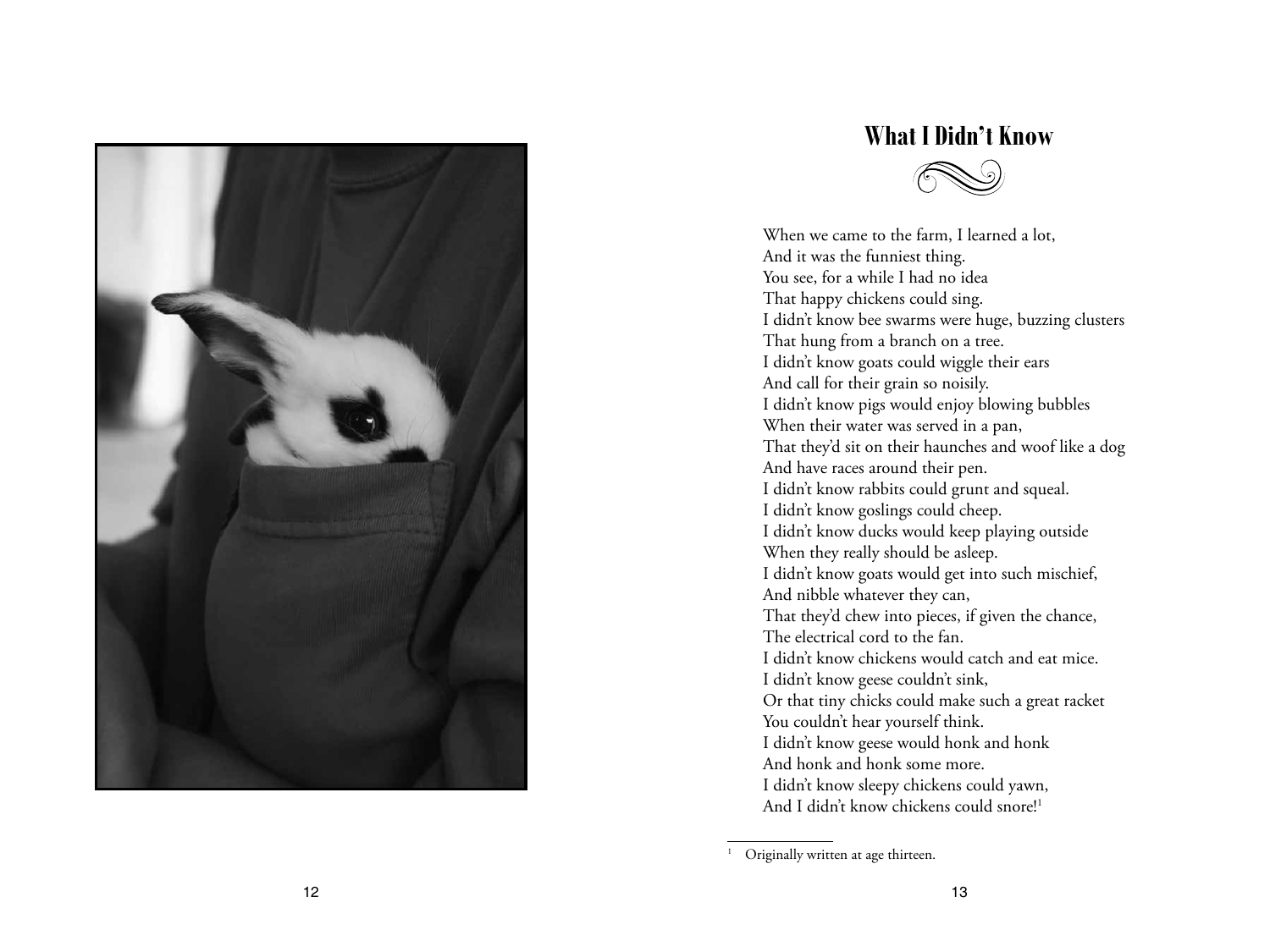

I enjoy some snuggle time with three goslings, one of our first additions to the farm. I have always loved animals and was elated at the prospect of raising such a variety.

# **Prologue**

I thought I knew about farming.

You see, I had been learning about it my whole life. Picture books had taught me the basics: chickens lay eggs, cows give milk, sheep make wool, pigs wallow in the mud, and hay is kept in barns, which are rectangular red buildings with white *X*s on the doors. Then when we were contemplating the prospect of starting our own farm, we purchased *Barnyard in Your Backyard* by Gail Damerow, which provided me with a wealth of new knowledge as I read. Actually, to be more precise, I skimmed through the more "dry" sections, such as breeds, feed, shelter, and fencing, and focused on the more interesting parts, such as how to milk a goat, how to shear a sheep, how to deliver a calf, how to make cheese, and how to tell if an egg is fresh. As I read, I was aware that there were still some gaps in my knowledge. In addition to the fact that the book hadn't covered either pigs or horses, I had a vague sense that some aspects of farming would be learned not from a book but from experience.

Needless to say, once we got started, it didn't take me too long to figure out just how little I knew. Nonetheless, my limited research did serve a significant purpose, for the prospect of raising farm animals helped reconcile me to the fact that my life was about to dramatically change. We were preparing to move to the country, and I wasn't very happy about it.

I didn't have anything against the country. After all, what's not to love about milking cows, gathering eggs, and playing in the hay in a big red barn? But for as long as I could remember, I had lived in the same house, taken homemade cookies to the same neighbors, attended the same church, and played with the same friends. For as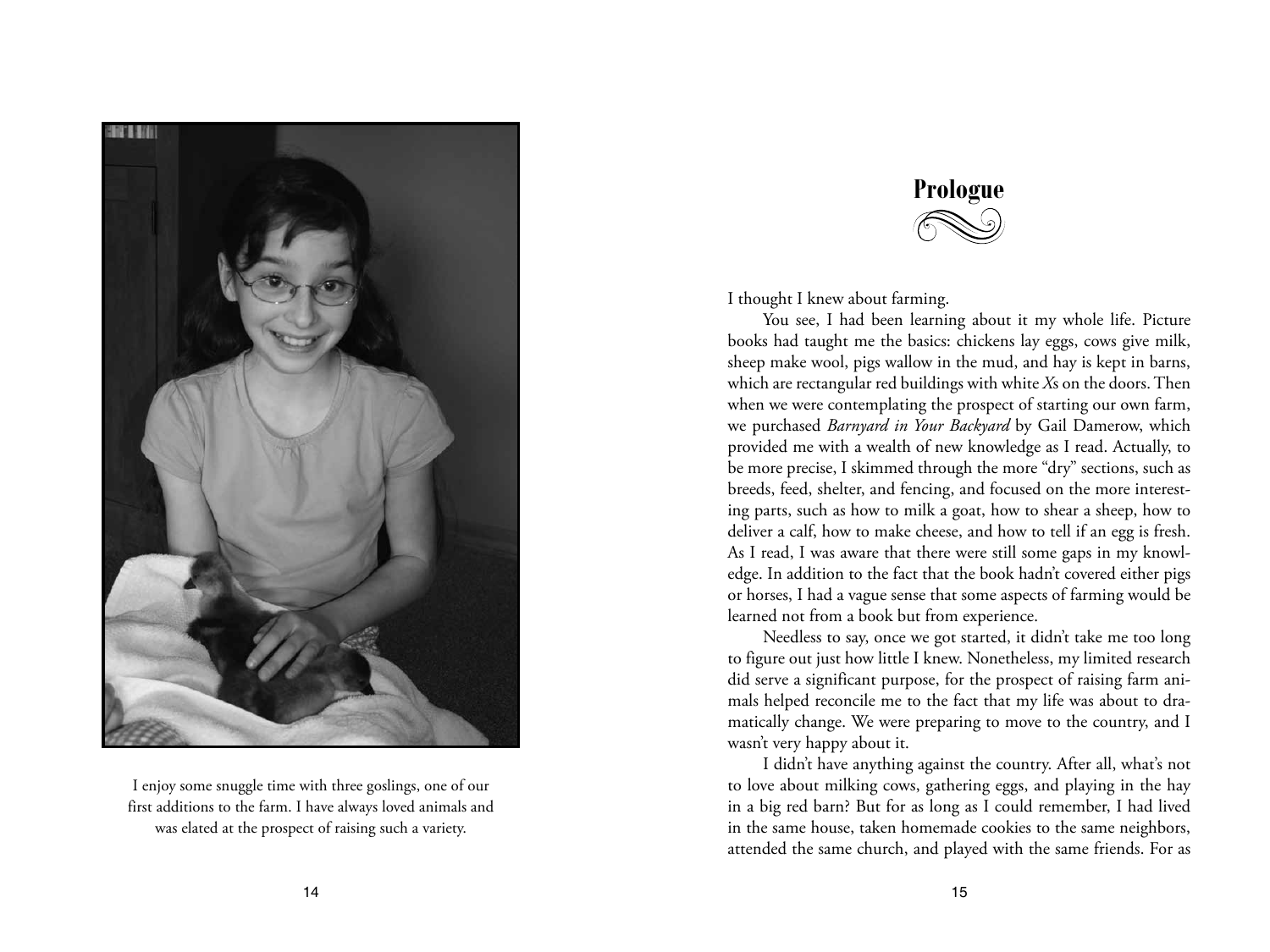## FARMYARD FAITH AND RESERVE TO A RESERVE THE RESERVE TO A RESERVE THE RESERVE TO A RESERVE THE RESERVE TO A RESERVE THE RESERVE TO A RESERVE THE RESERVE TO A RESERVE THE RESERVE TO A RESERVE THE RESERVE TO A RESERVE THE RES

long as I could remember, my life had been familiar. I liked it, and I didn't want it to change.

It was January 1, 2008, that the Lord laid on my parents' hearts that He wanted our family to move. This was not the first time we had made such a change. A decade previously, God had led my dad, mom, and brother Chris halfway across the country to spend two years in Nebraska, where I was born. But since the age of nine months, I had lived in Kennewick, near south central Washington, and I knew no other home.

In the weeks that followed, the Lord continued to confirm that we were indeed to move, and as we prayed about whether to go west toward Vancouver or east toward Spokane, He gave us a direction: east. In February I found myself tramping through two feet of snow to look at houses in the mountains of rural Eastern Washington. Local folks told us that it was the worst winter the area had encountered in forty years, but I didn't see anything wrong with it. Having come from the desert where more than an inch or two of snow was a treat, I concluded that this mountainous region was a wonderful place to live. Then one day the right house appeared, and on April 2, 2008, we uprooted from our home in Kennewick to settle in the rolling countryside of Chattaroy, twenty-five minutes north of Spokane. I was nine years old.

Although I found it difficult to leave the home and friends that I knew, I almost immediately fell in love with the country. Open fields in which to run and play, wildflowers to pick and identify, insects and frogs to catch, a steep sledding hill, and, best of all, the prospect of starting a farm! I find it humorous now to reflect on our visions of farming. My parents were thinking we would raise a few chickens and, since several of us couldn't drink cow's milk, maybe a dairy goat. I, on the other hand, pictured a classic storybook farm: chickens, cows, pigs, sheep, barn cats, and horses; green fields; a tractor; and a big red barn spilling golden hay from its loft, complete with a weathervane and a round red silo.

I didn't even know what a silo was for.

November 6, 2008, our first chicks arrived—twenty-seven of them. The following year we added honeybees, more chickens, geese,

and goats; planted a garden; purchased a tractor; constructed a barn; and adopted a barn cat. We started a business selling fresh eggs and raw honey. Rabbits came next, then pigs, then ducks. This life was very different from what I had envisioned and came with its unique challenges, but I loved it; and through it all, I was learning and growing. Of course, I learned more about the nuts and bolts of farm life, such as how to catch a bee swarm, how to distract a protective goose, and how to escape when accidentally locked inside a chicken coop. More importantly, however, God used the animals to teach me life lessons and help my character grow.

The last ten years have many memories for my family—some hair-raising, some sad, and some hilarious. What follows is a collection of stories from this decade of life, tales of our family's experiences. They are stories of laughter and adventure; of challenge and triumph; of blood, sweat, and tears; of fun and of faith—all of them true stories, fresh from the farmyard.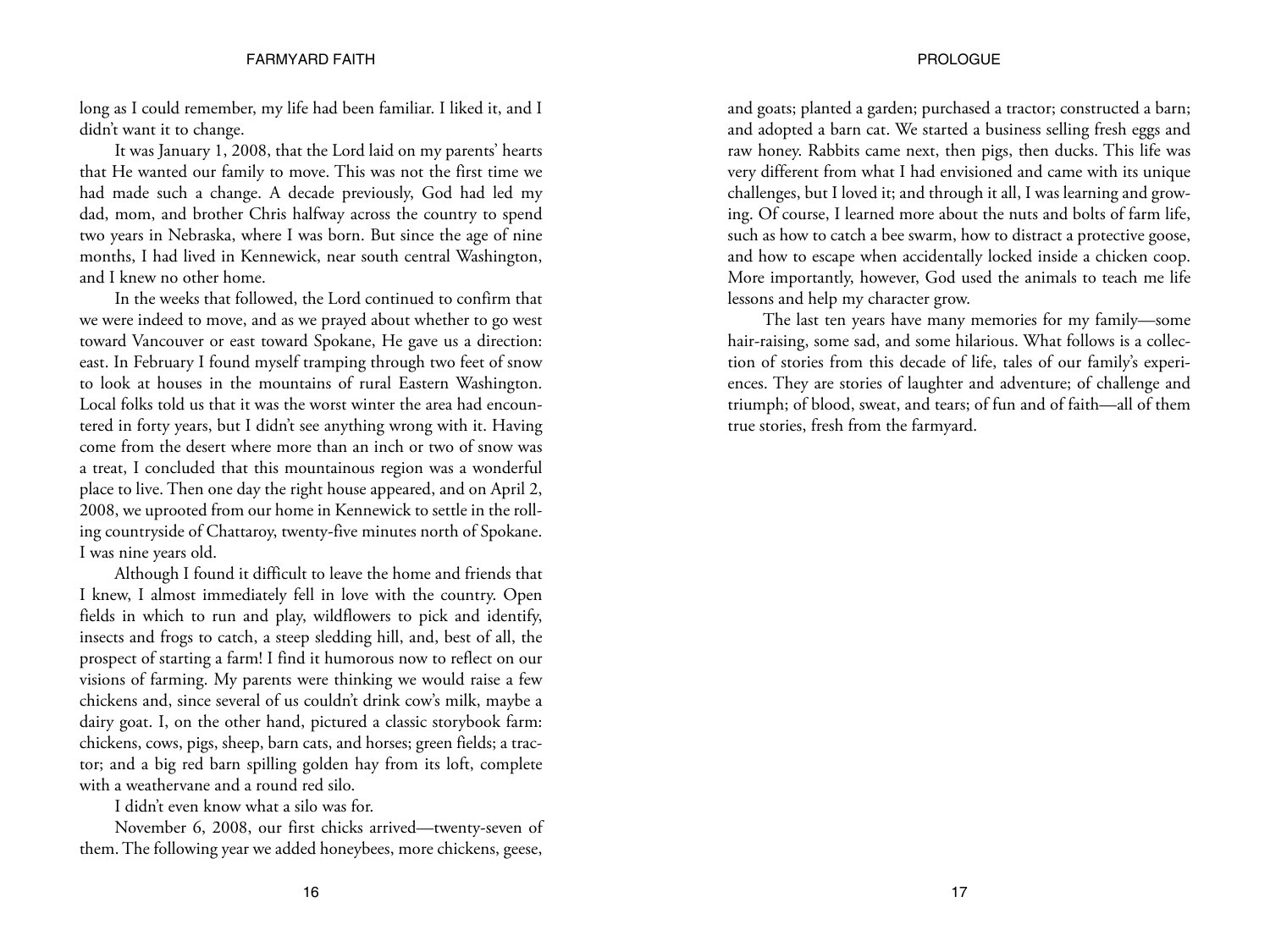

Following the successful capture of a swarm, Dad and Chris pose with the brand-new colony. After the first day, beekeeping just got easier.

# 1

## **Nine Pounds of Adventure**

When it came to starting a farm, I think all four of us, more or less, got more than we had bargained for.

It started out innocently enough. We read books on how to raise various animals, built a chicken coop, and, in November 2008, purchased our first flock of chicks. Over the winter we did more research and made more plans, preparing for the animals that would arrive in 2009. The first of these to be added were three hives of honeybees.

Our move had taken us a few hours further away from nearly everyone we knew. As a way to stay in touch during the first several years, we started a monthly newsletter, written by my brother and me, that shared our country adventures with our friends and extended family. In March 2009, Chris, then twelve, wrote about the preparations for our upcoming apiary. These preparations included reading books, watching a very interesting video series on beekeeping, and assembling supers, frames, and other hive parts. His article concluded, "Our bees will arrive on April 18, and that's when the action really starts!"

Little did we know…

Dad's work required him to sometimes travel, and on the day we were scheduled to pick up our bees, Dad had to be away. However, the Pittelkows, friends and fellow farmers who had experience raising bees, had offered to come help us get ours situated in their hives. So on the morning of April 18, Chris and I accompanied Mom to a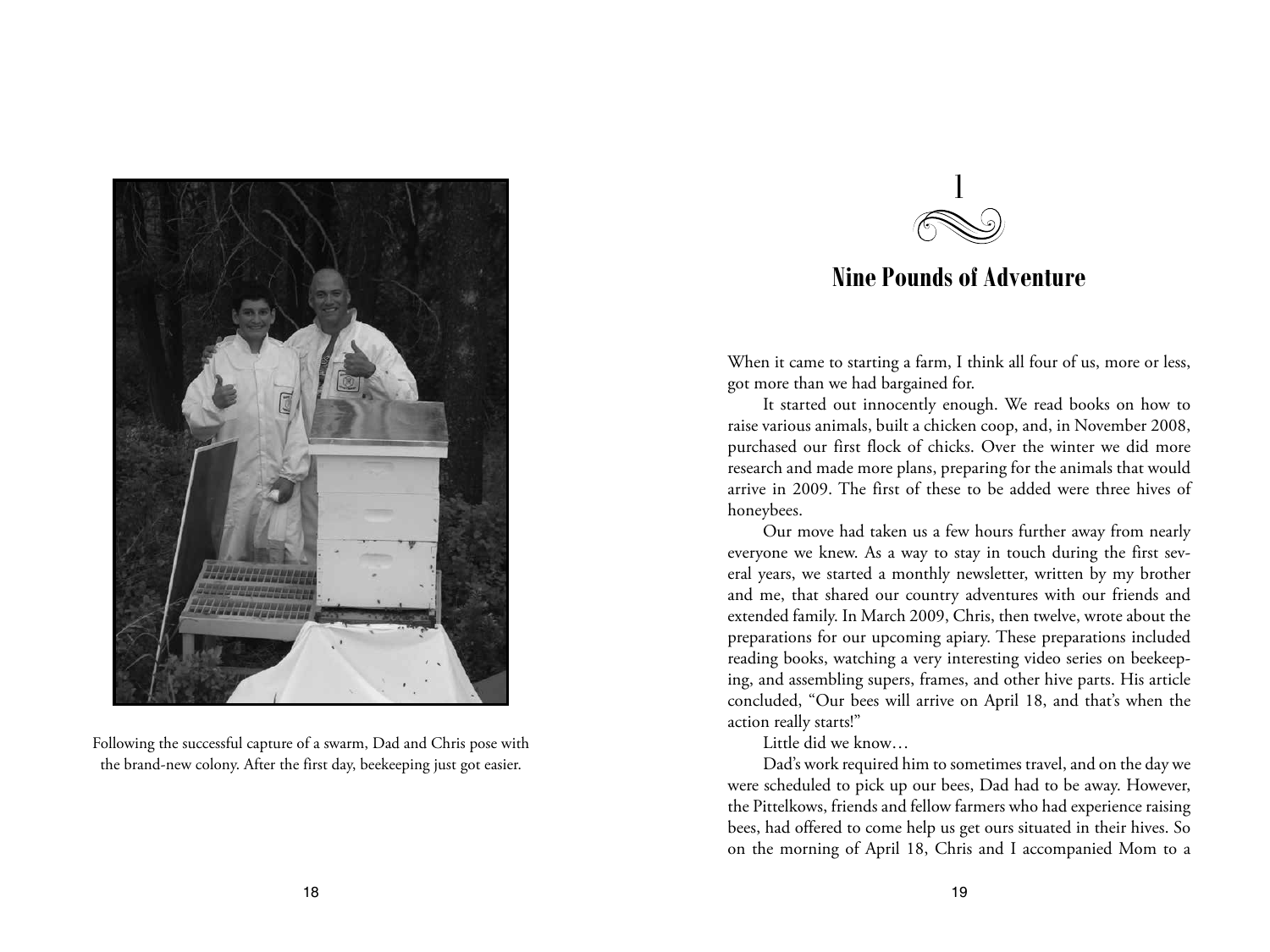local honey farm, from where we would pick up our three packages of adventure.

The bees were contained in wooden box frames covered with wire mesh. On top of each box was a large round hole through which the bees could be shaken into the hive. Meanwhile, a can of sugar syrup blocked the hole and provided food for the bees during transit. Hanging beside the can was a tiny cage housing the queen. Each package held three pounds of worker bees—about ten thousand and would become one hive. The packages were lined up in the back of the van. From my spot in the back seat, I could hear a steady hum over the sound of the engine as we drove toward home.

Less than ten minutes later, Mom entered a roundabout. As the vehicle turned, a wooden thump startled us. Chris and I both whipped around in our seats. "Mom," said Chris in a this-is-serious tone, "we've got a *big problem*!"

Two of the packages had fallen on their sides. The first was still intact, and no harm was done there. The other, however, was another story.

A bee package typically has a small piece of wood tacked across its top to secure the syrup can in place. Ours lacked this safeguard, and when the second package fell, the can slid out and landed in the back of the van. This left a gaping hole in the top of the box, enabling the contents to spill into the vehicle.

The bees were loose.

The van suddenly seemed far too small to contain us and our nine pounds of live cargo. I had little fear of the bees when they were safely contained, but bees flying freely around me were another matter. It didn't make a difference to me that most honeybee varieties are gentle; I just knew that someone was about to get stung.

While my first thought was of what the bees might do, Mom's first thought was that her ten-year-old daughter might jump out of the vehicle in an attempt to escape. Whether or not I would have I don't know—I didn't have time to think that far ahead before Mom pulled over. In hindsight, though, I do remember that I had my seat belt unbuckled before we stopped.

Mom parked on the shoulder and told me to get out on the other side of the van, the side away from traffic. With several curious insects already investigating the airspace near my head, I launched across the back seat and out the other side. I landed on the edge of the pavement with a young wheat field sloping away behind me. There, feeling relatively safe, I started to wonder what we were going to do.

It certainly was a predicament. We were twenty minutes away from home, and nothing short of a wildfire would have convinced me to get back into our four-wheeled beehive. On top of that, we had to find a way to put the open package back together, and we had brought no protective gear—no bee suit, no smoker, not even a veil and gloves. We hadn't thought we would need them. Our only equipment was a bee brush, and somehow I didn't think that it would be an adequate defense.

Chris joined me, and we watched while Mom opened the van's rear hatch. Several bees flew out. More bees explored the interior while numerous others clung to the wire mesh on the outside of the packages. Mom grabbed the wayward syrup can and stuffed it back into its hole, preventing further escape. Then she gingerly picked up the packages one by one and set them on the shoulder of the pavement.

The central figure in a hive is the queen, and the workers will not abandon her. This future hive's queen was in a tiny cage inside the package. With the packages now on the side of the road, the loose bees outside would be attracted back to their queen. The problem was that the bees inside the van could still smell the place where their queen had been and thus had no reason to leave.

Bee by bee, Mom opened the hatch, brushed out a striped insect or two, and quickly closed the hatch before the worker in question flew back inside. While this was going on, another driver spotted us and pulled over, presumably to assist. Then he saw our cargo. Changing his mind, the driver swiftly pulled back onto the road and just kept on going. We weren't offended. Maybe he was allergic.